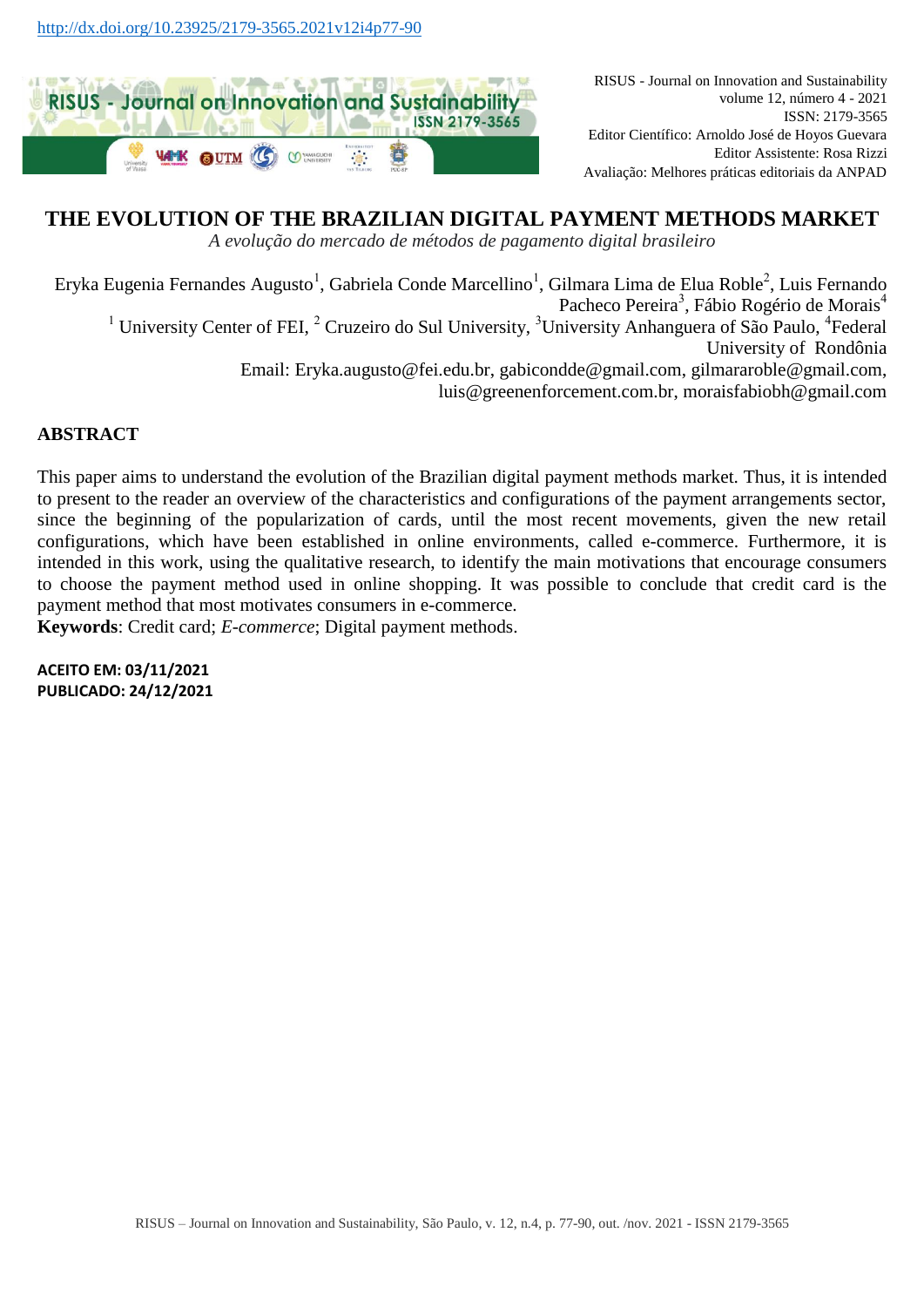ERYKA EUGENIA FERNANDES AUGUSTO, GABRIELA CONDE MARCELLINO, GILMARA LIMA DE ELUA ROBLE, LUIS FERNANDO PACHECO PEREIRA, FÁBIO ROGÉRIO DE MORAIS



RISUS - Journal on Innovation and Sustainability volume 12, número 4 - 2021 ISSN: 2179-3565 Editor Científico: Arnoldo José de Hoyos Guevara Editor Assistente: Rosa Rizzi Avaliação: Melhores práticas editoriais da ANPAD

# **A EVOLUÇÃO DO MERCADO DE MÉTODOS DE PAGAMENTO DIGITAL BRASILEIRO**

*The evolution of the brazilian digital payment methods market*

Eryka Eugenia Fernandes Augusto<sup>1</sup>, Gabriela Conde Marcellino<sup>1</sup>, Gilmara Lima de Elua Roble<sup>2</sup>, Luis Fernando Pacheco Pereira<sup>3</sup>, Fábio Rogério de Morais<sup>4</sup> <sup>1</sup> University Center of FEI,  ${}^{2}$  Cruzeiro do Sul University,  ${}^{3}$ University Anhanguera of São Paulo, <sup>4</sup>Federal University of Rondônia Email: [Eryka.augusto@fei.edu.br,](mailto:Eryka.augusto@fei.edu.br) [gabicondde@gmail.com,](mailto:gabicondde@gmail.com) [gilmararoble@gmail.com,](mailto:gilmararoble@gmail.com) [luis@greenenforcement.com.br,](mailto:luis@greenenforcement.com.br) [moraisfabiobh@gmail.com](mailto:moraisfabiobh@gmail.com)

# **RESUMO**

Este artigo tem como objetivo compreender a evolução do mercado brasileiro de meios de pagamento digital. Assim, pretende-se apresentar ao leitor um panorama das características e configurações do setor dos meios de pagamento, desde o início da popularização dos cartões, até aos movimentos mais recentes, dadas as novas configurações de retalho, que se estabeleceram no online. ambientes, chamados de e-commerce. Além disso, pretende-se neste trabalho, por meio da pesquisa qualitativa, identificar as principais motivações que estimulam os consumidores a escolherem o meio de pagamento utilizado nas compras online. Foi possível concluir que o cartão de crédito é o meio de pagamento que mais motiva os consumidores no e-commerce. **Palavras-chave:** Cartão de crédito; Comércio eletrônico; Métodos de pagamento digital.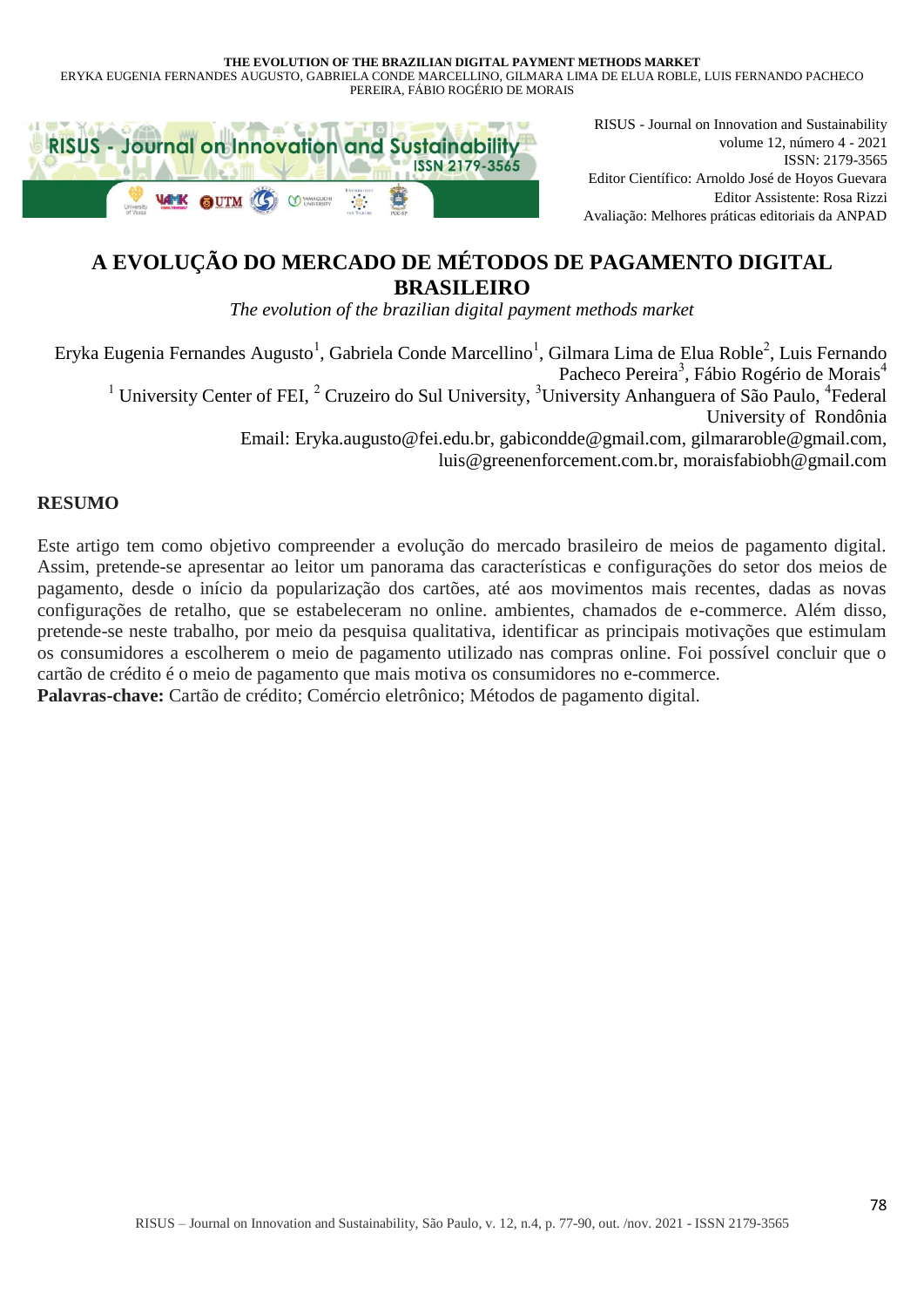# **INTRODUCTION**

In recent decades, important economic measures, taken through monetary policies that resulted in inflation control (Oliveira, & Turolla, 2003) and by expanding the credit granted to families (Biancarelli, 2014), have encouraged individuals to adhere to credit products, resulting in the growth in the use of cards to the detriment of the declining use of bank checks (BCB, 2019). Due to the growth of this market, important regulatory measures were taken, such as the breaking of exclusivity contracts between acquirers and flagships, making the payment methods industry more innovative and competitive and reducing entry barriers for new players (Perez, & Bruschi, 2018).

In parallel to these changes, the growth of e-commerce has occurred in recent years and one of the main challenges linked to the popularization of online retail was the development of platforms that enabled remote payment (SEBRAE, 2012). Payment gateways emerged as a solution to the challenges linked to the non-face-toface processing of financial transactions, enabling payment via cards, bank slip and bank transfer (SEBRAE; 2012).

Given the scenario of popularization of credit cards, especially regarding their use in digital environments, it becomes of great importance to understand the motivations that encourage individuals to choose the payment method in online shopping.

The main objective of this paper is to understand the evolution of digital payment methods in Brazil, through qualitative exploratory and descriptive research, using a structured questionnaire for data collection, in order to answer the following research problem: What are the motivations that influence individuals in choosing the payment methods for online purchases?

The structure of the article is composed of a bibliographic and theoretical survey displayed in items 2, 3 and 4, addressing the themes: The Brazilian economy in the last decades; The evolution of the payment methods market in Brazil; and The digital age: e-commerce in Brazil. Item 5 discusses the research methodology used and the results obtained are presented in item 6.

### **1 THE BRAZILIAN ECONOMY IN THE LAST DECADES**

### **1.1 Inflation stabilization and credit expansion in Brazil**

Brazil's economic growth has been a reflection, over the past 30 years, of important economic measures taken, which began in the 1990s, mainly through monetary policies that resulted in inflationary control (Oliveira, &Turolla, 2003), and later, through credit expansion (Biancarelli, 2014). According to Biancarelli (2014), the expansion of the consumer market was a preponderant factor for the dynamic growth of the national economic activity. According to the Brazilian Institute of Geography and Statistics (IBGE), the Brazilian GDP jumped from R\$277bi to R\$1.7tri between 2000 and 2020 (IBGE, 2020).

One of the main events that enabled the development of the Brazilian economy since the 1990s was the adoption of the Real Plan. The objective of the monetary policy was to control the inflationary process of the national currency. According to the BCB (2006), low inflation is a precondition for countries to grow in a sustainable way, and international experience shows that price stability is a fundamental factor for the full development of economies.

In 2003, policies that encouraged an increase in the concession of credit through the National Financial System (SFN) to individuals and companies also contributed to the increase in consumption. According to the theory, when there is a real increase in purchasing power, whether it comes from increased wages or credit release, there is an increase in family's consumption, which, consequently, causes an increase in production levels. Between the years 2000 and 2010, the proportion of the total balance of credit operations in the country in relation to the national GDP jumped about 17 percentage points, according to Banco do Nordeste (2012). In 2017, the percentage of adults who had access to some credit product was 44%, according to BCB (2017).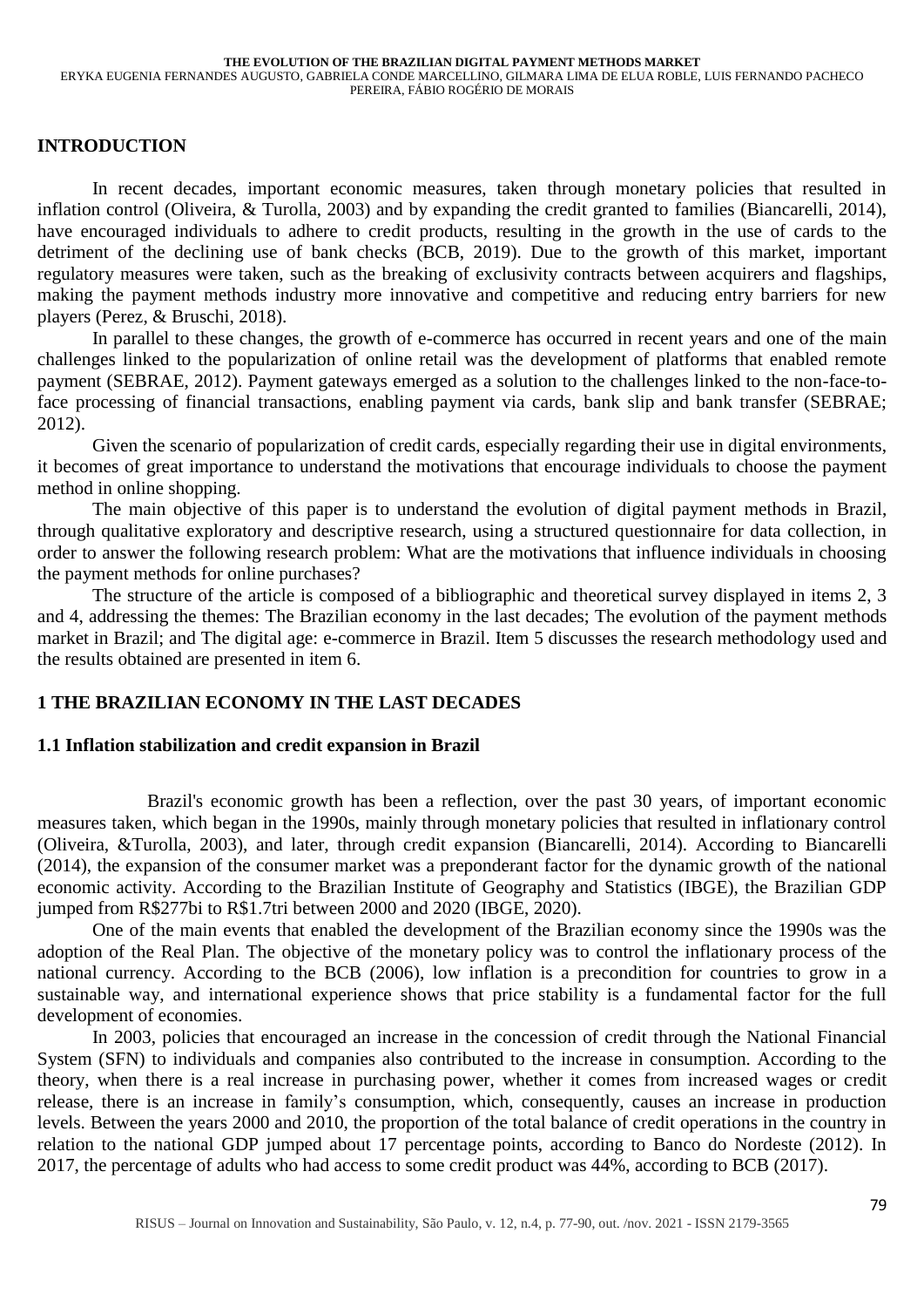ERYKA EUGENIA FERNANDES AUGUSTO, GABRIELA CONDE MARCELLINO, GILMARA LIMA DE ELUA ROBLE, LUIS FERNANDO PACHECO PEREIRA, FÁBIO ROGÉRIO DE MORAIS

Given the inflation control scenario, a real increase in the purchasing power of Brazilian families' salaries could be observed, which resulted in increased consumption. The increase in credit concessions was also an important aspect for the popularization of payments via credit cards in the country, in consecutive years (Banco do Nordeste, 2012).

### **1.2 Bankarization of the population and Brazilian Microfinances**

According to Alves and Soares (2006), in June 2003, measures were announced that aimed to expand the supply of services in microfinance, the main ones were: the possibility of opening simplified accounts - which encouraged the bankarization of the lower classes of the population; the stimulus of credit supply based on the amounts collected in demand deposits; and the formatting of credit cooperatives of free association.

Although Brazil still has significant numbers of citizens without access to a bank account, the number of accounts created has grown more than the population. The Brazilian banking network registered, between 2001 and 2005, an increase of 24% in the number of demand deposit accounts (Alves, & Soares, 2006). According to Barone and Sader (2008), according to data made available by Central Bank of Brazil, the SFN registered an increase of 57% and 39% in the number of current and savings accounts, respectively, between the periods of 2001 and 2007.

According to the resolution 3,104 of the Central Bank of Brazil (BCB), of June 2003, a series of strategies were established to facilitate the access of the low-income population to the SFN. The resolution started to allow the opening of special demand deposit accounts, allowing the poor to have easier access to financial products and services (BCB, 2003). The bankarization of the lower classes was a fundamental factor in the popularization of the electronic payment methods in Brazil (Barone, & Sader, 2008).

## **2 THE EVOLUTION OF THE PAYMENT METHODS MARKET IN BRAZIL**

### **2.1 Introduction to the Card Industry**

In recent years the BCB has taken important steps to make the industry more competitive, transparent and innovative. Due to the increasing popularity of the electronic payment methods, such as cards, the BCB's interventions have been important to inhibit market entry barriers, as well as cartel practices and anti-competitive structures (Perez, & Bruschi, 2018).

According to a study conducted by Guedes *et al.* (2011), the electronic payment methods market differentiates itself between two structures: the 4-party system, also known as the open scheme, and the 3-party system, also known as the proprietary brand scheme, or closed scheme. The main difference between the two schemes is that in the 4-party system, a single flag may be issued by several banks, as well as have its transactions processed by the technologies of several acquiring companies. In the 3-party system, the flagships are responsible for all industry activities, without the participation of banks and acquirers. According to Gudes *et al.* (2011), the 4-party system is more complex and brings more security to the market, since banks have sophisticated anti-fraud systems, capable of understanding the consumer's profile through historical purchases and payments, and thus identify payments that deviate from the standard.

According to Guedes *et al* (2011), the transactions performed within the open system can be simplified by the following scheme:

1.The cardholder uses his card at the Point Of Sales (POS) of the commercial establishment (CE), making a transaction;

2.The POS collects card data, such as card number and expiration date;

3.The consumer's and the merchant's data are sent to the acquirer;

4.The acquirer identifies the flag used and passes the information to the flag;

5.The flag confirms the reported data and passes the information to the issuer;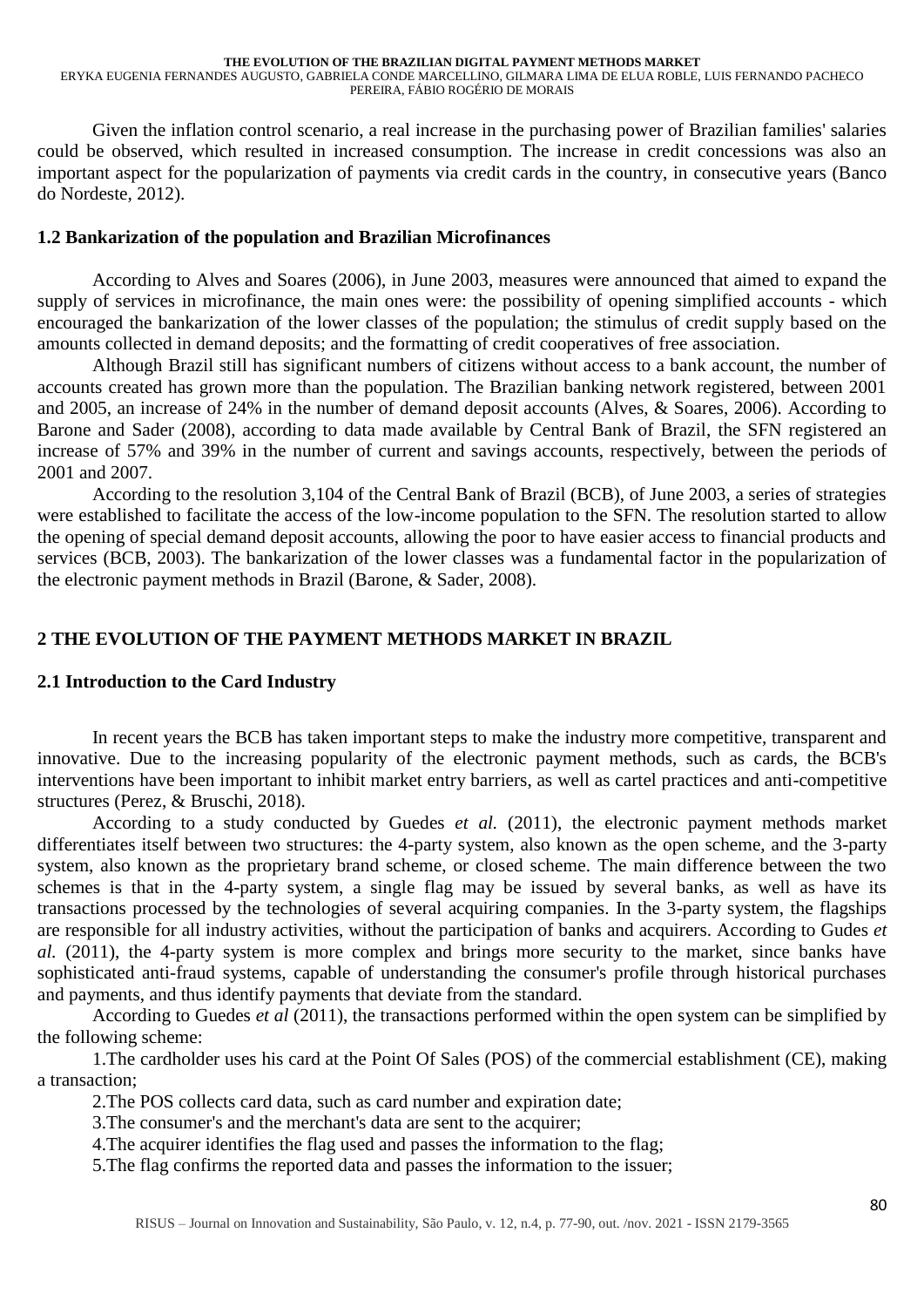ERYKA EUGENIA FERNANDES AUGUSTO, GABRIELA CONDE MARCELLINO, GILMARA LIMA DE ELUA ROBLE, LUIS FERNANDO PACHECO PEREIRA, FÁBIO ROGÉRIO DE MORAIS

6.The issuer confirms the reported data and performs a consumer credit analysis. Finally, it informs the acquirer to continue processing the transaction;

7.The acquirer processes the transaction. If the payment was made by debit card, the amount transacted will be debited from the merchant's current account within two business days. In case of payment by credit card, the amount is debited every 28 calendar days, depending on the number of installments.

For the closed system cases, the activities performed by the flag, issuer and accreditation are performed by a single company. According to the Retail Payments and Card Statistical Data Report in Brazil, made available by BCB (2019), the total number of flags participating in the 3-party scheme (also called the proprietary brand scheme) reflected, in 2019, 6% of the credit card market and less than 1% of the debit card market, reflecting the predominance of the 4-party scheme in the means of payment market.

For Guedes *et al.* (2011), payments via electronic methods enable greater government control and supervision, as well as providing banks with more information about the consumption pattern of users, compared to payments via bank check and physical currency. In summary, the card industry generates positive impacts on the Brazilian economy because it encourages the formalization of businesses, reducing the occurrence of tax evasion, resulting in higher tax collection. Thus, it is inferred that cards bring more security, transparency and ensure less vulnerability.

#### **2.2 Two Sided Market from the card industry perspective**

Different from traditional markets, the Two Sided Markets (M2L) arise in the middle of the globalization process and present a specific structure of operation. These markets are characterized by the interdependence of two or more consumer groups, the presence of indirect externalities, and the existence of a platform that serves as an intermediary between consumers. In these markets, each of the sides involved obtains value through the interaction of the other (Armstrong, & Wright; 2007).

Rochet and Tirole (2004) understand the electronic payments market as an M2L, since there is the participation of two interdependent groups of end users - cardholders and merchants. The interaction in the electronic payments market occurs because cardholders wish to settle their financial transactions electronically, an action that encourages merchants to accept electronic payments, with both agents being final consumers of a single platform, formed by a set of interdependent agents - acquirer, issuer and flag.

According to a study conducted by Guedes *et al.* (2011), the stimulating action, understood as an indirect externality, which resulted in the broad adherence of commercial establishments (CE) to contract services from acquiring companies through Point Of Sales (POS) rentals, resulted in the increase in card users, which derived from the democratization of bankarization, already discussed in this paper. Even the electronic payment method is more expensive (than the traditional ones) for the commercial establishment, due to the POS rental costs and the fees charged by acquirers for each transaction, the pressure from the cardholders, who want to pay by electronic methods, influences the adoption of this payment method by the merchant market.

The number of cards issued between 2010 and 2019 illustrates this growth. For the credit cards, the quantity jumped from 164,691 to 222,498 and for the debit cards, the quantity went from 227,784 to 348,808. As for POS terminals installed in the Brazilian commercial park, the growth in the same period was from 3,014 to 10,519 (BCB, 2019).

#### **2.3 The card market in numbers**

According to BCB (2019), among the payment modalities, the card is the instrument that has grown the most in recent times. Having its widespread popularization in recent years, cards have replaced the two main payment modalities used by Brazilians, namely, bank check and bank slips. In addition to replacing the payment in cash in purchases made in person, the card is currently the main payment method used in purchases made in online environment, via e-commerce (EBIT, 2019).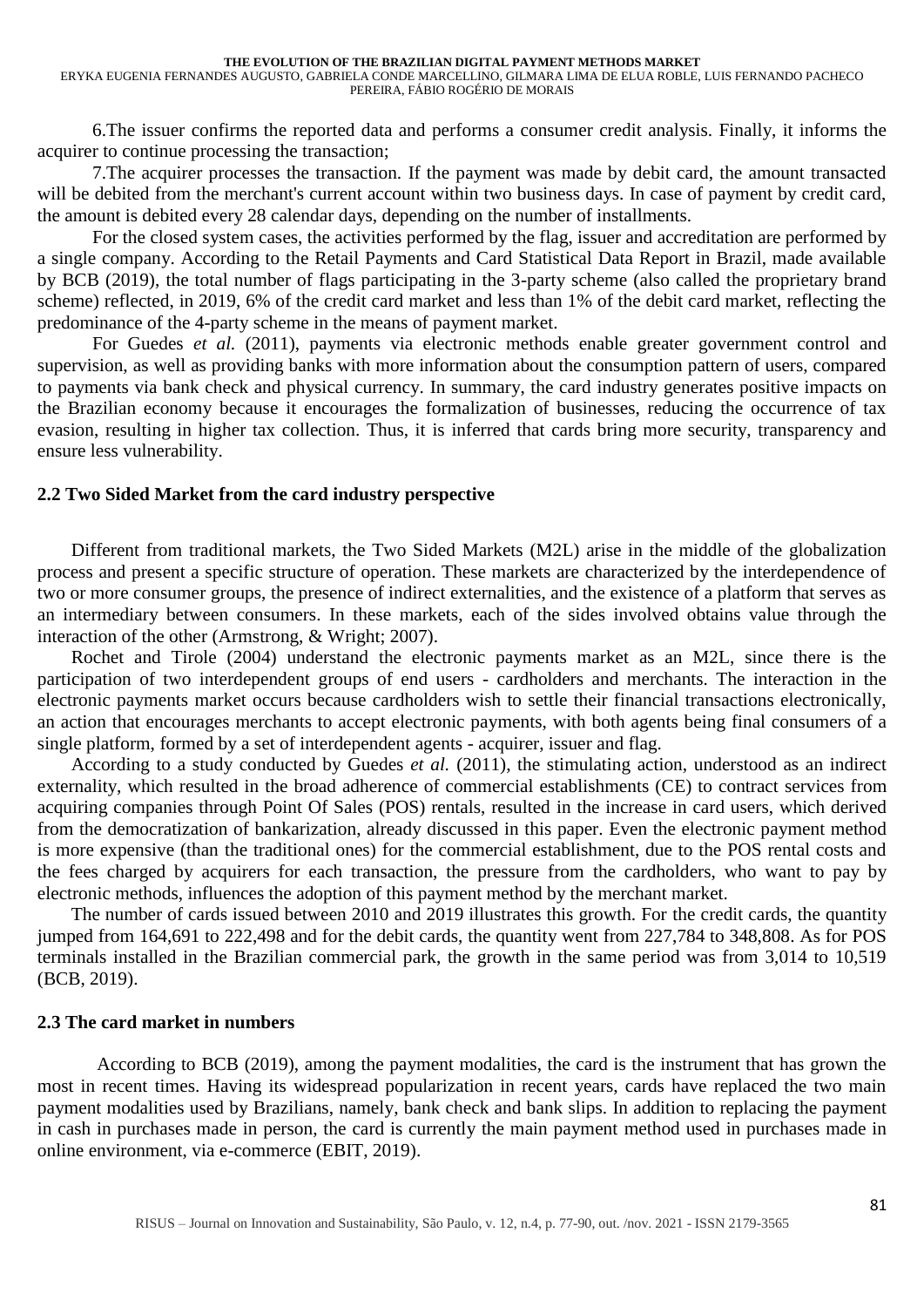ERYKA EUGENIA FERNANDES AUGUSTO, GABRIELA CONDE MARCELLINO, GILMARA LIMA DE ELUA ROBLE, LUIS FERNANDO PACHECO PEREIRA, FÁBIO ROGÉRIO DE MORAIS

The share of the main payment methods in total of transactions has changed significantly between the 2010 and 2019 periods. While credit cards increased from 33% to 55% in relative share, bank checks lost share, from 9% to just 1% (BCB, 2019).

### **2.4 Market Movements**

According to Perez and Bruschi (2018), the card market, in Brazil, began in the 1960s and increased in popularity in the 1990s. Between the 1990s and the beginning of the 21st century, the increase in the number of debit and credit card users was mainly due to the increase in credit concessions by the SFN, as well as the increase in the portion of the population with access to a bank account. Over the past ten years, the BCB (2019) has recorded an increase of about 28% and 31% in the issuance of credit and debit cards, respectively. In December 2019, the number of credit and debit cards issued in the country exceeded 200 million and 348 million, respectively.

According to Perez and Bruschi (2018), in 2008 the Brazilian acquiring market reflected a verticalized duopoly between the flagships Visa and Mastercard, which together held about 90% share in the issuance of debit and credit cards. Known at the time as the dual-brand market, the sector's configuration did not encourage competitiveness due to the intricate vertical relations between the brands (Visa and Mastercard) and the acquirers (Rede and Cielo). The industry had strong evidence of an anticompetitive scenario practiced by these groups. By acting at all ends (flags, acquirers and issuers), they were able to control financial margins and costs, in addition to creating barriers for the client's migration to the competitor.

These intricate vertical relations were based on exclusivity contracts between flags and acquirers. The acquirer Rede (former Redecard) had an exclusivity contact with the Mastercard brand and the acquirer Cielo (former Visanet) had an exclusivity contract with the Visa brand. This configuration reflected strong barriers to entry for new acquirers in the sector, since the these brands held practically all the cards issued. Moreover, the exclusivity contracts forced merchants to hire the services of both acquirers if they wanted to accept payments of Visa and Mastercard cards. Given the scenario established at the time, the Brazilian state began to make a series of interventions in this industry in order to bring competitiveness to the market (Perez, & Bruschi, 2018).

Perez and Bruschi (2018), through a considerable analysis regarding the government measures taken to deal with the issue of not encouraging competitiveness, understand that the most relevant change applied so far to boost the means of payment industry was the break of the exclusivity contract between flagships and acquirers, in force as of 2009. Through Law 12,865/2013, a regulatory framework for payment arrangements was inaugurated in Brazil in 2013, regulating the electronic payment methods industry. Since then, the BCB has been imposing a series of obligations, aiming at greater transparency and competitiveness among players. Perez and Bruschi (2018) also highlight Law 13,455/2017 as an important tool in promoting competitiveness in the market, since it establishes the possibility of price differentiation between different payment methods, favoring mainly the shopkeepers, who gain bargaining power to negotiate.

The market share of the main flagships operating in Brazil between the periods 2010 (market operating through exclusivity agreements) to 2019 (market operating through competitive practices) varied as follows: Mastercard went from 46% to 54%, Visa went from 44% to 31%, and the others went from 10% to 15% share (BCB, 2019).

In turn, the debit card market showed greater sensitivity to the regulatory changes applied. The Visa flag fell from 62% to 27% share. Mastercard remained stable (from 35% to 34%) and the other flags had a large growth in relative share, jumping from 3% to 39%, explained mainly by the entry of the Elo flag and the popularization of the Amex flag, according to data reported by BCB (2019).

The acquirers that dominated the market before the regulations imposed - Cielo and Rede - still remain with significant participation in the sector. The lowering of entry barriers caused by the various regulations by the competent agencies facilitated the entry of new acquirers in Brazil, however, these players have not yet achieved significant participation in the industry.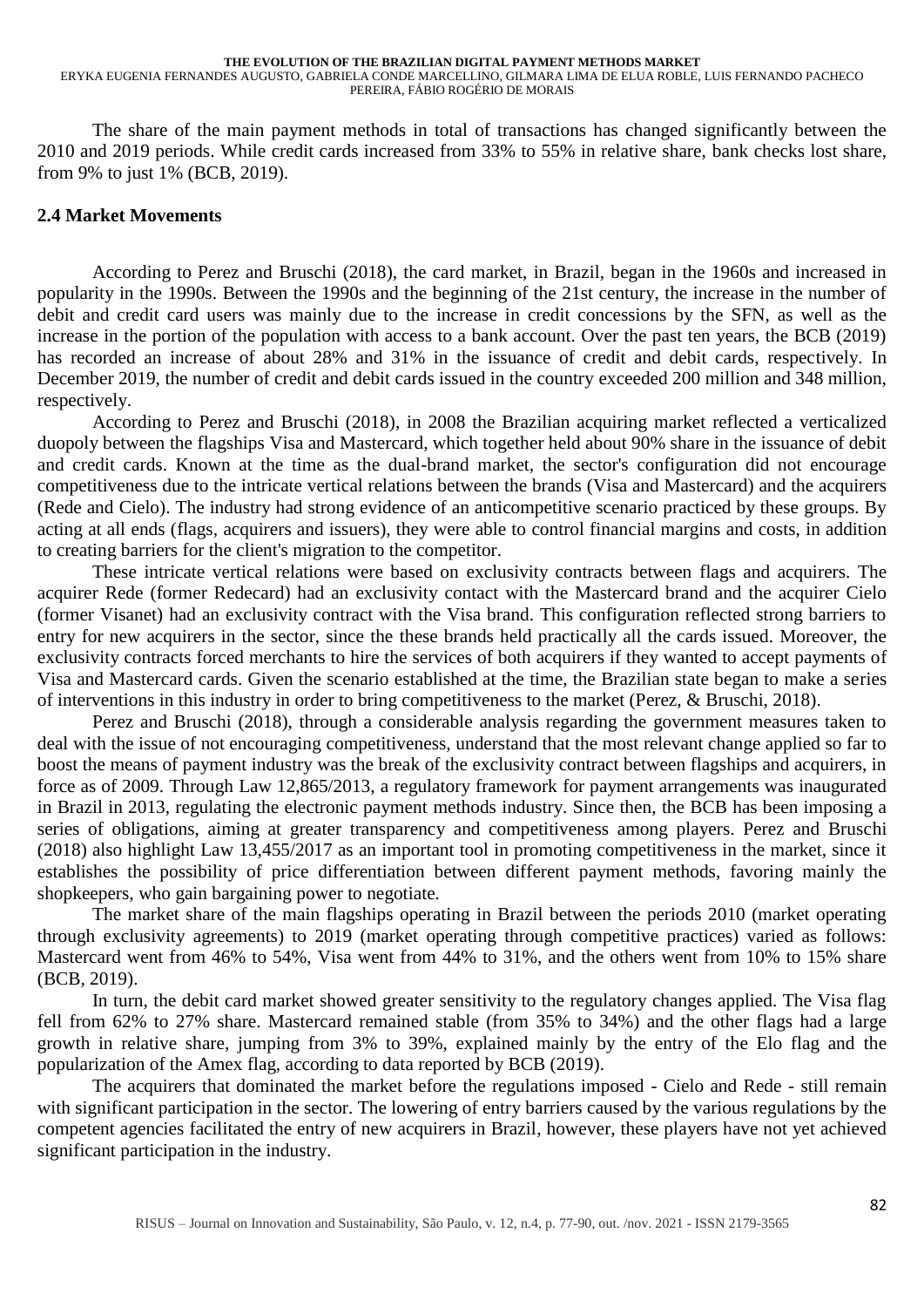ERYKA EUGENIA FERNANDES AUGUSTO, GABRIELA CONDE MARCELLINO, GILMARA LIMA DE ELUA ROBLE, LUIS FERNANDO PACHECO PEREIRA, FÁBIO ROGÉRIO DE MORAIS

### **3 THE DIGITAL AGE: E-COMMERCE IN BRAZIL**

Before discussing the commercial approach related to the online environment, it's necessary to understand some aspects linked to the internet and its use in Brazil: currently, about 79% of Brazilian families had internet access, with the smartphone being the main channel (IBGE, 2018).

Albertin (2010) defines e-commerce as:

"E-commerce is the realization of the entire value chain of business processes in an electronic environment, through the intense application of communication and information technologies, meeting business objectives. The processes can be carried out completely or partially, including business-to-business, business-toconsumer and intra-organizational transactions, in a predominantly public infrastructure of easy and free access and low cost" (Albertin, 2010, p. 03).

As for the commercial relations carried out on the Internet, 4 main types of business are observed, namely: B2B (Business to Business), which occur when the consumer and the supplier are legal entities; C2B (Consumer to Business), which occur when the consumer is a legal entity and the supplier is an individual; B2C (Business to Consumer), which occur when the consumer is an individual and the supplier is a legal entity; and C2C (Consumer to Consumer), which occur when the consumer and the supplier are individuals (Catalani et al., 2008; Scandiuzi, Oliveira, & Araújo, 2011).

Concerning the B2C virtual market, e-commerce has shown significant results regarding its growth in number of transactions and revenues, according to data made available by EBIT (2020). The total number of consumers in this modality grew from 18.9 million in the 1st semester of 2014 to 41 million in the 1st semester of 2020 (EBIT, 2020).

Given the growth of Brazilian e-commerce, digital payment solutions have emerged driven by the new way of consuming. According to SEBRAE (2012), one of the main challenges arising from the popularization of e-commerce was the development of platforms that enable remote payment.

Digital payments are all those made over the internet, allowing consumers to pay wherever they are and shopkeepers to receive payments safely (SEBRAE, 2012). They are also inserted in the M2L configuration, since each of the sides involved (consumer and retailer) obtains value through the interaction with the other (Armstrong, & Wright, 2007).

"Two-sided markets serve distinct groups of users, with interdependent demands. Thus, the platform's action can increase the overall value of transactions, both for the platform itself and for all agents involved in the market. With the increased demand on one side of the market, a platform can increase its value for agents on the other side through the presence of indirect network externalities. This represents the creation of a real social benefit" (Britto, 2018, p. 138).

The challenges encountered in digital markets were linked to the need to have a platform that integrated businesses established in virtual environments with acquirers, since the processing of transactions via cards would not be performed in person, through POS terminals. In addition, there was a need to encrypt the data to bring more security to the consumer. Given this scenario, a new player enters the payment methods market, the so-called payment gateways. (SEBRAE, 2012)

Payment gateways emerge as a solution to the challenges associated with the non-face-to-face processing of financial transactions. They function as intermediary platforms between the acquirer and the online store. In addition to payment via cards, as the acquirers do, payment gateways also include payment services via bank slip and bank transfer. (SEBRAE; 2012)

These platforms are considered fundamental to virtual businesses because, in addition to providing payment services, payment gateways also include anti-fraud systems (SEBRAE; 2012)

All these services bring several competitive advantages to businesses, since gateways present themselves as complete billing and payment solutions and, by including anti-fraud service, increase the reliability and security of users' data.

According to data made available by EBIT (2019), the credit card is the most used way for online purchases, reflecting 67% of total online transactions, followed by bank slip (19%), store cards (6%), and others (8%) (EBIT, 2019).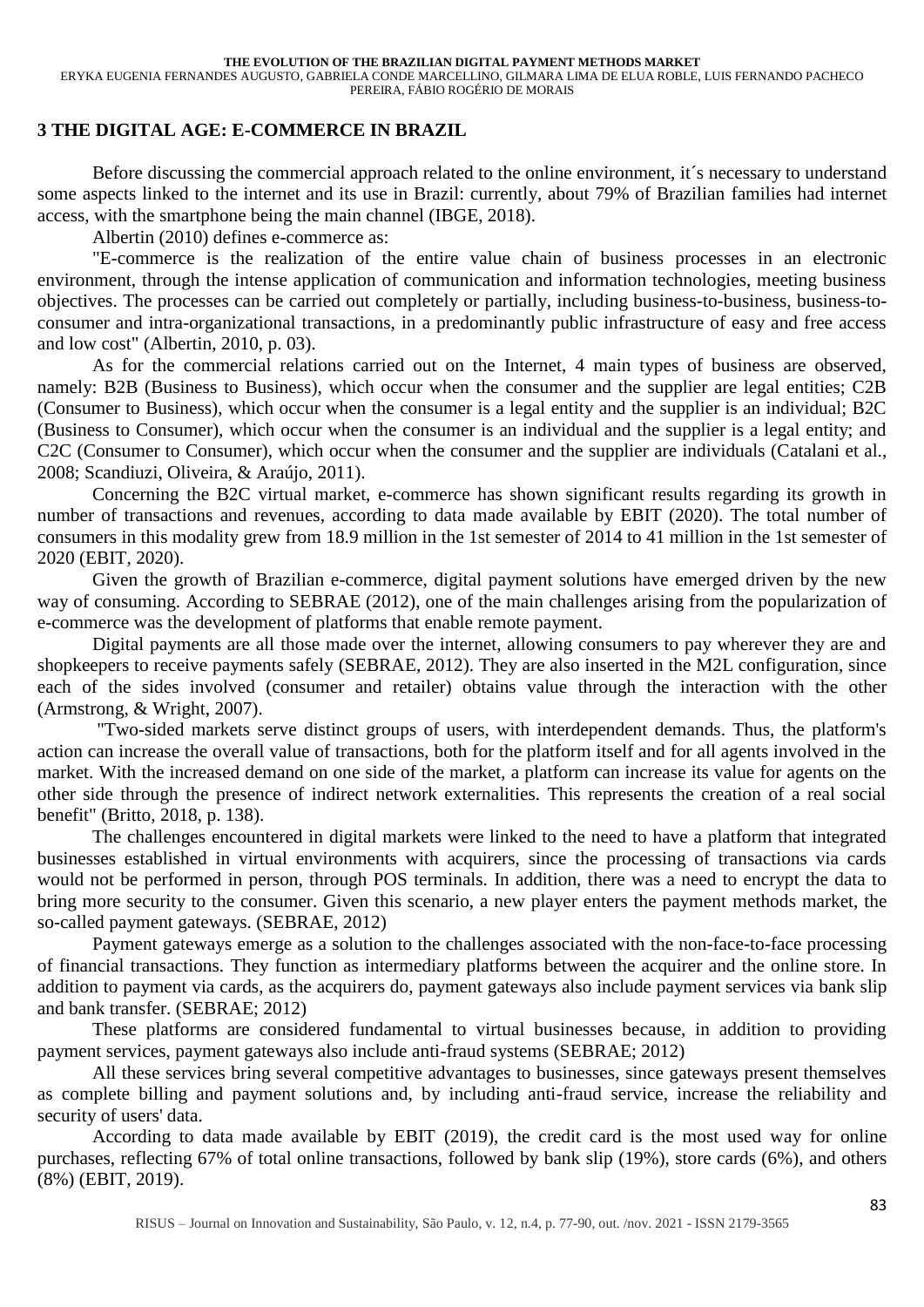ERYKA EUGENIA FERNANDES AUGUSTO, GABRIELA CONDE MARCELLINO, GILMARA LIMA DE ELUA ROBLE, LUIS FERNANDO PACHECO PEREIRA, FÁBIO ROGÉRIO DE MORAIS

Regarding the payment method, according to data made available by EBIT (2018), about 52% of online consumption payments are cash, and 48% installment payments.

According to statistical data made available by BCB (2019), credit card non-face-to-face payments (digitally) represented 94% of total face-to-face transactions in 2010. In 2019 this percentage was 76%. The difference was due to the use of non-face-to-face ways, which grew from 1% to 24% share in the same period. Also according to BCB (2019), the growth of digital payments via credit cards showed a growth of 286%, a reflection of the popularization of e-commerce in the country.

### **4 METHODOLOGY**

This study was based on an exploratory and descriptive qualitative research, with the objective of understanding how the market for digital payment methods has evolved. For Gil (1989), descriptive research is that which aims to analyze the characteristics of certain groups, phenomena, or to establish relationships between variables. As far as descriptive research is concerned, some of them are similar to exploratory research, because although their objectives are characterized as descriptive, they can also be the first stage of a broader investigation. In this first stage, quantitative data collection techniques are not typically applied, giving emphasis to qualitative analyses. According to Gil (2002), qualitative analyses depend on a set of factors, which can be summarized by the nature of the data collected, the sample size, the research instruments and the theory that guides the investigation. For this reason, qualitative analysis processes are less formal, but less simple than those of a quantitative nature. Thus, the applied research was conducted in order to answer the research question that this study proposes, namely, what are the motivations that influence individuals in choosing the payment method when purchasing online?

The research design is a survey. According to Gil (2002), the most important element in identifying a research design is the procedure chosen to collect data. Surveys are those in which data are collected by directly questioning people whose lifestyles are to be known and analyzed. According to the author, the questionnaires must translate the specific objectives, and for this reason the questionnaire's construction must be elaborated in a way that meets the studied object.

In view of the objectives to which this work proposes, questions were designed to reveal the individuals' actions. The question form chosen was the multiple choice one with an open field option, since the open field options allow insights, a characteristic of exploratory research. According to Gil (2002), closed and multiplechoice questions are highly recommended for descriptive research, since they offer a relatively large number of possible answers without making it difficult to tabulate and analyze the data.

As for the content of the questions, questions about facts were used for the cases in which the purpose was to discover the sample studied, such as: gender; age; salary range; professional situation; and level of education. For the questions asked with the purpose of answering the specific objectives, questions about beliefs and action patterns were used (Gil, 2002). According to the specific objectives, the content questions of beliefs and action patterns were designed so that they would provide data and insights to answer the specific objectives. Table 1 shows the questions asked through the survey questionnaire, relating each one to a specific objective, distributing them into 4 categories.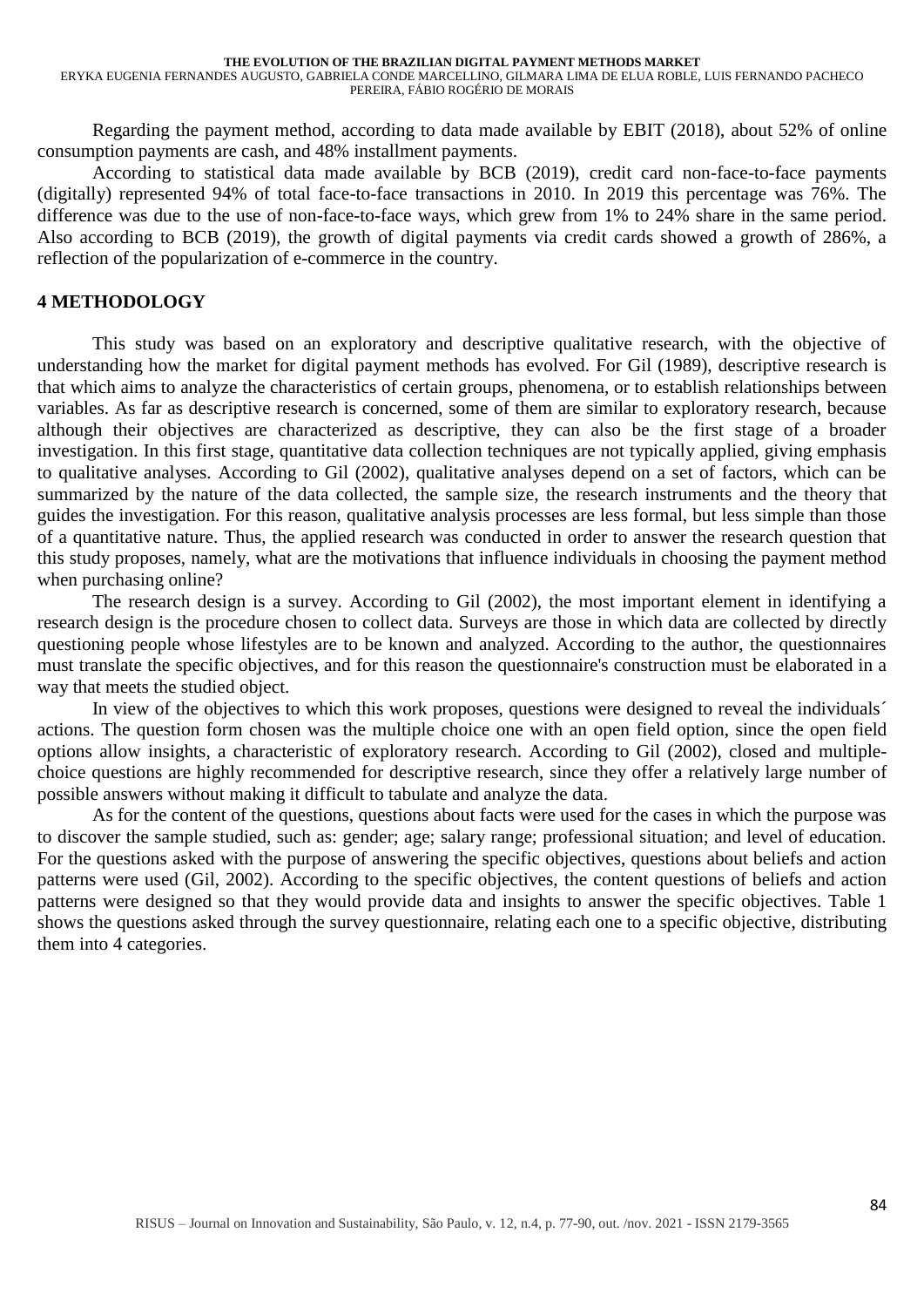ERYKA EUGENIA FERNANDES AUGUSTO, GABRIELA CONDE MARCELLINO, GILMARA LIMA DE ELUA ROBLE, LUIS FERNANDO PACHECO PEREIRA, FÁBIO ROGÉRIO DE MORAIS

| $\sim$ $\sim$ $\sim$ $\sim$ $\sim$ | <b>Openie</b> Opan                                                    |                                                                                                   |
|------------------------------------|-----------------------------------------------------------------------|---------------------------------------------------------------------------------------------------|
| 1                                  | Understand the motivations                                            | Do you have credit card?                                                                          |
|                                    | that lead to the rejection of<br>use of cards                         | If you do not have a credit card, what is the reason?                                             |
| 2                                  | Understand the frequency of<br>online shopping                        | According to how often you shop online, choose the best<br>alternative                            |
|                                    |                                                                       | According to your internet consumption profile, choose<br>the alternative that best describes you |
|                                    |                                                                       | When shopping online, do you prefer to pay via<br>smartphone or computer?                         |
| 3                                  | Understand the motivations<br>that lead to the adoption and           | When shopping online, do you prefer to pay via bank<br>slip?                                      |
|                                    | rejection of the use of bank<br>slip bank slip in online<br>purchases | When shopping online via bank slip, check one or more<br>alternatives that describe you.          |
| 4                                  | Understand the motivations<br>that lead to the adoption and           | When shopping online, do you prefer to pay using credit<br>card?                                  |
|                                    | rejection of the use of cards<br>in online shopping                   | When shopping online using credit card, check one or<br>more alternatives that describe you       |

**Table 1 - Specific goals and related questions**

Source: prepared by the authors, 2021

 $C_{\text{afegory}}$  **Specific Goal** 

As for the order of the questions, Gil (2002) reports that problems can be observed due to sudden changes in the theme asked. Therefore, the questions were distributed in the questionnaire following a logical structure, defined by the authors to minimize the occurrence of such a problem.

The questionnaire presented an introductory text, justifying the research and presenting the confidentiality agreement to the respondents. The survey was carried out via an electronic questionnaire, distributed through digital platforms. The need to collect the data only in a virtual way was due to the public entities' guidelines for the practice of social isolation, derived from the new COVID-19 pandemic. Because it deals with data of private actions of individuals, during the survey the respondents' identities were preserved. According to Festinger and Katz (1974), data analysis should not be conducted in a way that would allow the identification of respondents, especially in cases where individuals were informed that their privacy would be maintained.

The questionnaire was distributed to residents of the São Paulo metropolitan area, with a sample of 122 respondents. The sampling procedure was carried out through a non-probabilistic sample, by convenience. According to Schiffman and Kanuk (2000), in convenience samples, the researcher selects members of the population by accessibility, in a non-probabilistic manner. According to Vergara (2004), the samples by accessibility (or convenience) do not follow a statistical procedure, because the sample population is selected for the ease of access to it. Since it is only distributed electronically, the respondents were oriented and instructed as to the use of the platform in which the survey was conducted. For cases in which the respondents did not have access to the Internet or did not have skills in using smartphones and computers, the survey was conducted in an interview format, so that the interviewer (researcher) asked the respondents the questions and filled out the form according to the answers declared. The choice of distribution media - WhatsApp, E-mail, LinkedIn, and Instagram - was employed with the purpose of accessing a sample as diverse as possible.

The survey was built on the virtual platform Google Forms and the tabulation of the data presented was organized in an Excel spreadsheet. Thus, it was possible to perform the analysis of the data obtained through the methods of information crossing, triangulation and percentage analysis.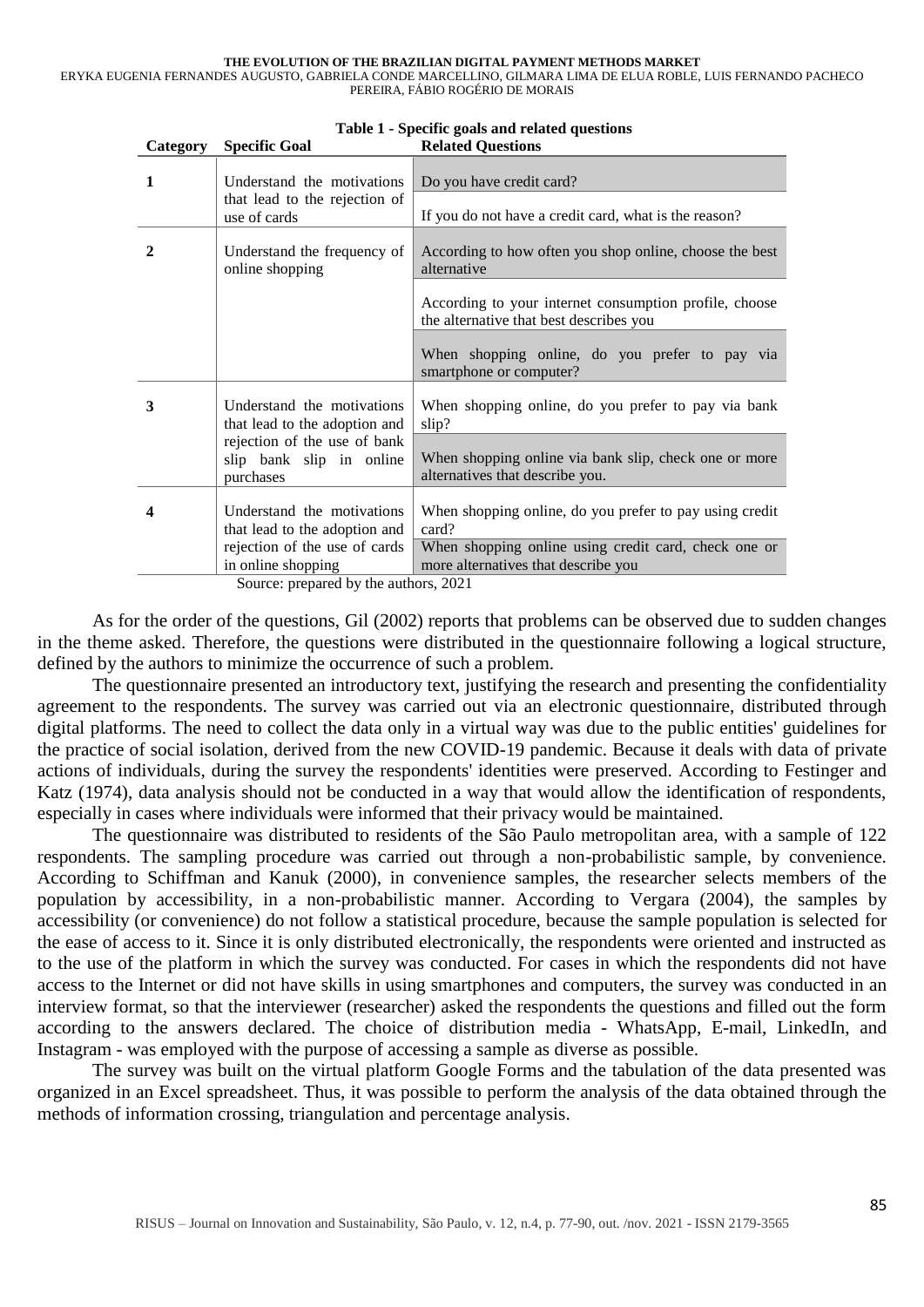ERYKA EUGENIA FERNANDES AUGUSTO, GABRIELA CONDE MARCELLINO, GILMARA LIMA DE ELUA ROBLE, LUIS FERNANDO PACHECO PEREIRA, FÁBIO ROGÉRIO DE MORAIS

### **5 PRESENTATION OF RESULTS AND DISCUSSION**

According to Yin (2016), in order to have a rigorous data analysis, it is necessary to be cautious about the accuracy of the data; the thoroughness of the analysis; and the recognition of possible undesirable biases. According to the author, qualitative analyses can result in processes that require the manipulation of numerous texts and for this reason should not be unregulated. Below, analyses of the results obtained for each of the specific objectives that this work proposes to answer will be displayed.

### **5.1 Category 1 - Reasons leading to the rejection of use of credit card**

In the questionnaire two questions were addressed so that later on, in the analysis of the results, they were used to investigate the respondents' motivations as to the adoption and rejection of the use of credit cards, whether in the face-to-face or non-presential purchase modalities. The main objective in asking the questions in category 1 is the need to identify the characteristics of credit cards that are not approved by the consumer.

Of the total respondents, 9.8% reported not having a credit card. The main reasons given by respondents for not having a credit card are: "I have no income and/or I'm unemployed" (33.3%); "I don't like it. I prefer to keep my finances in debit" (25.0%); "I don't like it. The annuity costs are not worth it" (25.0%); "My bank did not approve my access to it" (8.3%) and; "I don't like it. Card debt becomes a snowball" (8.3%).

### **5.2 Category 2 - motivations that lead to the frequency of online shopping**

In the questionnaire three questions were addressed so that later, in the analysis of the results, they were used to investigate the motivations of the respondents regarding the frequency of purchases in online environments. The main purpose in asking the questions in category 2 is to identify the reasons that lead individuals to adopt or reject e-commerce purchases.

91% of the respondents declared they have some frequency of purchases in Internet, divided into 50.8% who declared they always purchase online, 29.5% who declared they purchase online sporadically, and 10.7% who almost never purchase online. These data are in line with the data made available by EBIT (2020), which indicate that 58% of consumers always shop online and 35% shop online sporadically.

Analyzing the consumer respondents profile who state a high frequency of online shopping (respondents who state they always shop online), 55% state "I can no longer imagine my life without e-commerce," indicating a high acceptance of e-commerce; 16% stated "I usually search for prices on the Internet, but what I really like is to buy in the store," indicating that for this portion of respondents, the price factor is preponderant in the decision between buying online or in person; and 29% stated that they prefer to buy online for reasons of speed, convenience, and price, indicating that a good portion of respondents perceive greater value in online retailing compared to traditional retailing.

Although the survey showed high levels of online shopping frequency, a portion of 9% of respondents stated that they "never shop online. Of these respondents, 18% said "I think buying online is more complicated than buying in the store," and 82% said "I don't use the Internet".

# **5.3 Category 3 - motivations that lead to the adoption and rejection of the use of bank slip in online shopping**

In the questionnaire, two questions were addressed so that later on, in the results analysis, they were used to investigate the respondents' motivations regarding the adoption and rejection of the use of bank slip when purchasing online.

According to the answers collected in the survey, the credit card represents 89% of the transactions made in online purchases, followed by the bank slip, representing 8% of the transactions. Other payment methods that appeared in the answers, such as digital wallet and bank transfer, do not present relevant numbers, and together add up to 3% of the collected answers. These data converse with the data made available by BCB (2019), which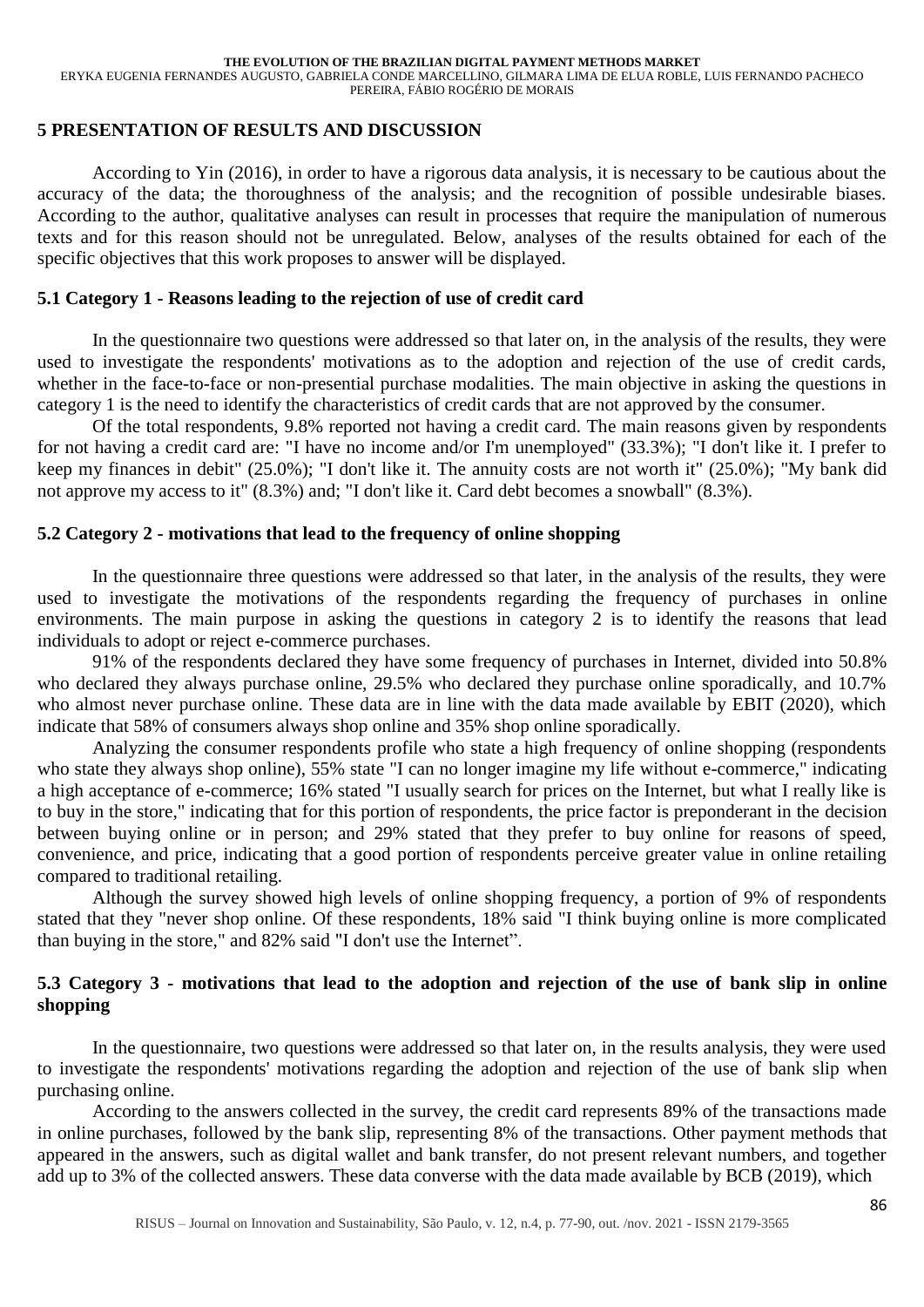point out the card as the payment method that has grown the most in the country in the last 10 years, appropriating an important market share, which was previously dominated by credit transfer products (where bank slips are included).

In order to understand and analyze the main motivations that encourage the adoption of bank slip for online purchases, the respondents were asked to indicate the main aspects that influenced their decisions regarding the preference for bank slip. Respondents could indicate 1 or more aspects. Of the total respondents who indicated the bank slip as their main payment option for online shopping, 22% stated "I organize myself better using bank slip "; 22% stated "I like to pay by bank slip because almost all sites accept this payment method"; 56% stated "I like to pay by bank slip only if it's via Internet Banking"; and 44% stated "I believe that bank slips are totally safe".

Despite having indicated the bank slip as their first choice, 56% of the respondents indicated that they prefer to pay by bank slip only if it is done via Internet Banking, which indicates a preference of a large portion of the public to pay via digital methods.

Of the respondents who indicated the credit card as their first choice, 42% stated "I don't like to pay via bank slip because the payment is not recognized immediately"; and 45% stated "I don't like to pay via bank slip because I find it cumbersome". According to the answers obtained, consumers who use cards reject the use of bank slip in online purchases mainly because of the lack of speed of the payment method in processing the financial transaction, since bank clearing may take two business days, as well as because of the greater bureaucracy of the product, especially if the payment is not made digitally.

Of the respondents who indicated the credit card as their first option, 37% said "I like to pay by bank slip when my credit card limit doesn't cover the purchase"; and 5% stated that "they pay by bank slip when they get a discount". According to the answers obtained, consumers who use cards change their payment methods when they identify some economic benefit offered by other methods.

## **5.4 Category 4 - motivations that lead to the adoption and rejection of using a credit card in online purchases**

Regarding the main motivations that encourage the adoption of credit card use in online purchases, respondents were asked to indicate the main aspects that influenced their decisions regarding card preference. Respondents could indicate 1 or more aspects.

Analyzing the data collected in the survey, 85% of the respondents stated "I like to pay by credit card because I can pay in installments"; 18% stated "I believe that cards are totally safe"; 22% stated "I organize myself better using a credit card"; 60% stated "cards are super adaptable because I can use them in physical stores and in the Internet"; 38% stated "I like the credit card because almost all the sites accept this modality"; 67% stated "I like to pay by credit card because the approval of the payment is immediate"; and 31% stated "by using my credit card, I earn points, so I prefer to pay via card".

Analyzing the data collected, it is inferred that the adoption of cards is linked to the granting of credit in the SFN, since 85% of the respondents stated that the possibility of paying in installments is a preponderant factor when choosing the payment method for online purchases. According to data made available by BCB (2017), about 44% of all Brazilian adults had access to some credit product in 2017. The wide access to credit products today is a reflection of important public measures taken in the last two decades that have encouraged the granting of credit in the SFN (Biancarelli, 2014), according to BNB (2012), the proportion of private credit grew by 65% between the years 2000 and 2010. According to BCB (2017), families may find it more difficult to obtain credit from the SFN in cases where there is a lack of financial guarantees and difficulty in proving income. For this reason, unemployed and informal workers may encounter more difficulties to have access to credit cards in the SFN.

Another characteristic of credit cards that encourages the use of the payment method in the virtual retail market, according to the survey conducted, is the speed in processing the financial transaction. Based on the survey, this element is highly valued by consumers, ensuring a competitive advantage for the credit card over the bank slip.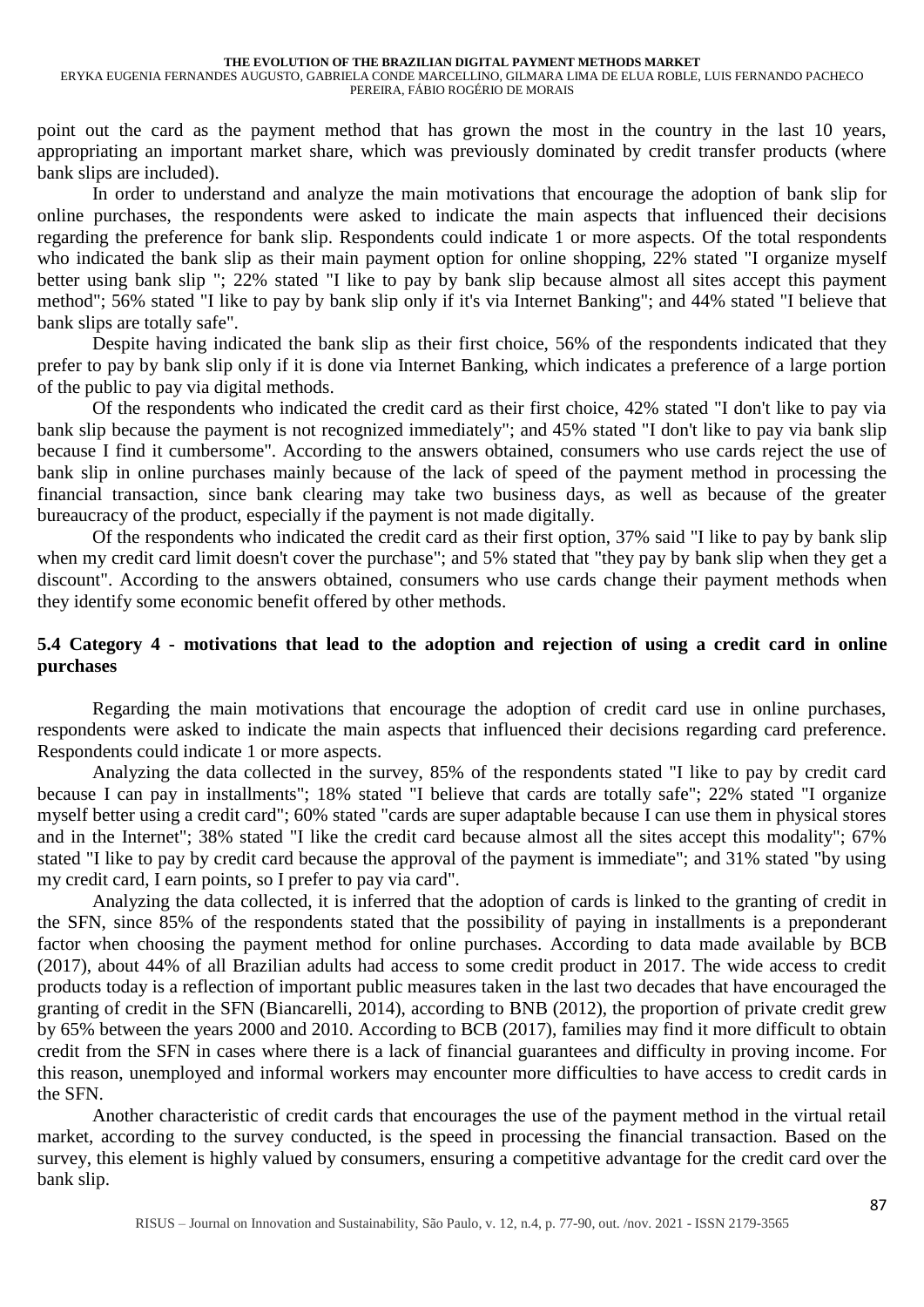ERYKA EUGENIA FERNANDES AUGUSTO, GABRIELA CONDE MARCELLINO, GILMARA LIMA DE ELUA ROBLE, LUIS FERNANDO PACHECO PEREIRA, FÁBIO ROGÉRIO DE MORAIS

The third most cited element in the survey refers to the flexibility of cards in terms of virtual and inperson purchases. 60% of card users declared that flexibility is a preponderant factor when making a decision about which payment method to use. The data analyzed according to the survey conducted converse with the data made available by BCB (2019), which states that debit and credit card transactions represented more than half of the total transactions carried out in the year 2019, between payments via bank check; direct debit; and credit transfer. Therefore, it is inferred by the analysis of those obtained in the construction of the theoretical framework of this work, as well as by the analysis of the data collected through the survey analyzed, that the popularity of cards in virtual environments is due, in part, to the popular heritage built in face-to-face retail. 38% of the respondents stated that the wide acceptance of the credit card by virtual shopkeepers is a decisive factor for the choice of the payment method to be used. According to Rochet and Tirole (2004), the popularization of the card is characterized as an indirect externality, in which the increase of card holders (consumers) encourages the increase of shopkeepers who adhere to the payment method.

According to the data collected, 31% of the respondents declare that benefit programs, such as those linked to earning points to spend on trips, are factors that encourage the choice of the payment method. This element, characteristic of the card, is yet another factor that ensures competitive advantage to the payment method in comparison to the bank slip.

#### **CONCLUSION**

Besides the challenges linked to regulatory and competitive issues, the market for payment methods has faced, in recent years, challenges linked to the advances in online retailing. In view of the growth of e-commerce, it was necessary to develop new technologies to make digital payments possible. The particular characteristics of each of the payment methods were fundamental to guarantee competitive advantages to these products, and some of them have become popular more quickly when it comes to payments in online purchases.

In view of the analyses carried out by the data survey in this study, the credit card has important elements that guarantee to it more value perceived by the consumer in comparison to the bank slip, as far as virtual consumption is concerned. This value, perceived by the customer, is reflected in the wide adoption of this payment method in Brazilian e-commerce, making the credit card the most used payment method. The main competitive advantage that popularizes the card in virtual retailing is the viability of paying in installments, since through the cards, users are granted credit for consumption through commercial banks. Another motivation that influences the choice of credit card for online purchases is the instantaneous clearing of the financial transaction between the online shopkeeper and the consumer. The speed of payment approval makes it possible for the credit card consumer to receive the purchased product or service more quickly. In addition, the flexibility of also being able to use the card in face-to-face purchases guarantees simplification for the final consumer, this being yet another factor that motivates individuals to adhere to the use of credit cards.

As for the bank slip, its main competitive advantage consists in not requiring proof of income and financial guarantees from the consumer. In addition, some shopkeepers may offer discounts when paying by bank slip - since these payments are cash and guarantee less costs to the commerce - and as analyzed, based on the data collected, this is a motivation that encourages individuals to adhere to payment by bank slip.

As for the motivations that generate rejection to the use of credit cards, no significant numbers were identified. In most cases, the non-adoption of credit cards is due to the individual's financial difficulty, not because of objections to the payment method.

In conclusion, it is understood that the credit card is the payment method that most motivates consumers in e-commerce. Due to the exploratory nature of this research, the content addressed in this paper may generate opportunities for new analyses related to this theme. Regarding the recent emergence of new digital payment methods, such as digital wallets, cryptocurrencies, and the PIX, other analyses can be carried out. Moreover, issues related to the growth of e-commerce because of the pandemic caused by COVID-19 can add to the study of the theme.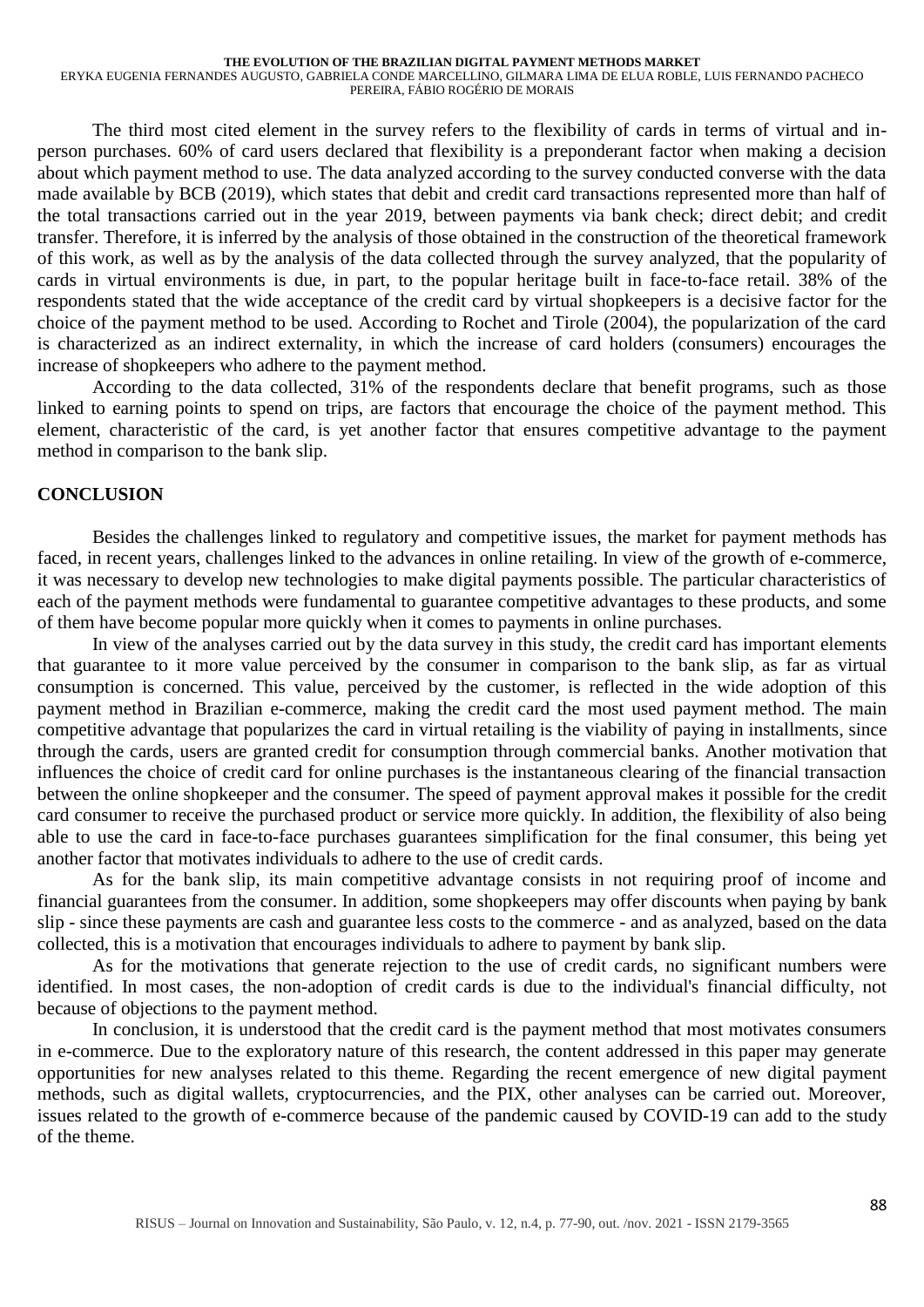ERYKA EUGENIA FERNANDES AUGUSTO, GABRIELA CONDE MARCELLINO, GILMARA LIMA DE ELUA ROBLE, LUIS FERNANDO PACHECO PEREIRA, FÁBIO ROGÉRIO DE MORAIS

### **REFERENCES**

Albertin, A. L. Comércio eletrônico: modelo, aspectos e contribuições de sua aplicação. Atlas, 2010.

Alves, S. D. S, & Soares, M. M. Microfinanças: democratização do crédito no Brasil: atuação do Banco Central. Banco Central do Brasil. 2006. Available in <https://www.bcb.gov.br/htms/public/microcredito/NotaDC200512.pdf>

Armstrong, M; Wright, J. Two-Sided Markets, Competitive Bottlenecks and Exclusive Contracts. Economic Theory. Londres, 32,2007: 353-380.

Barone, F. M., & Sader, E. Acesso ao crédito no Brasil: evolução e perspectivas. Revista de Administração Pública, Rio de Janeiro, 42 (6), 2008.

BCB. Banco Central do Brasil. As pessoas estão acessando a serviços financeiros? Available in <https://www.bcb.gov.br/nor/relcidfin/cap01.html>

BCB. Banco Central do Brasil. Implementação da Política Monetária no Brasil.2006. Available in [https://www.bcb.gov.br/pec/appron/Apres/20060221PRRegime%20de%20metas%20para%20a%20infla%E7%E](https://www.bcb.gov.br/pec/appron/Apres/20060221PRRegime%20de%20metas%20para%20a%20infla%E7%E3o.pdf) [3o.pdf](https://www.bcb.gov.br/pec/appron/Apres/20060221PRRegime%20de%20metas%20para%20a%20infla%E7%E3o.pdf)

BCB. Banco Central do Brasil. Instrumentos de pagamento – Dados estatísticos 2019. 2019. Available in <https://www.bcb.gov.br/estatisticas/spbadendos>

BCB. Banco Central do Brasil. Resolução Nº 3.104, Brasília. 2003. Available in https://www.bcb.gov.br/pre/normativos/res/2003/pdf/res\_3104\_v3\_P.pdf

Biancarelli, A. M. A era Lula e sua questão econômica principal: crescimento, mercado interno e distribuição de renda. Revista do Instituto de Estudos Brasileiros, São Paulo, 2014: 58.

BNB. Banco do Nordeste do Brasil. Quadro Macroeconômico Brasil e Nordeste 2000 a 2010. 2012. Available in https://www.bnb.gov.br/documents/88765/89729/indicadores\_macroeconomicos\_brasil\_nordeste\_fev12.pdf/d6a1 34e4-99c0-472f-a244-d771397550c5

Britto, T. A. Neutralidade de redes – mercado de dois lados, antitruste e regulação. Tese (Doutorado em Economia) - Faculdade de Economia, Administração, Contabilidade e Gestão de Políticas Públicas, Universidade de Brasília, Brasília. 2018.

CatalanI, L. et al.. E-commerce. FGV, 2008.

EBIT. Nielsen. Relatório Webshoppers. 2018.

EBIT. Nielsen. Relatório Webshoppers. 2020.

EBIT. Nielsen.Relatório Webshoppers. 2019.

Festinger, L, Katz, D. A pesquisa na psicologia social.FGV, 1974.

Gil, A. C. Como Elaborar Projetos de Pesquisa. Atlas, 2002.

Gil, A. C. Métodos e Técnicas de Pesquisa Social. Atlas, 1989.

Guedes, E. M. Fo., Curi, A. Z., Arashiro, T., Ribeiro, F., Mazetto, D. Análise econômica dos benefícios advindos do uso de cartões de crédito débito. Tendência Consultoria Integrada. São Paulo, 2011. Available in <https://pt.scribd.com/document/360722547/Analise-Economica-Dos-Beneficios-Advindos-Do-Uso>

IBGE. Instituto Brasileiro de Geografia e Estatística. Produto Interno Bruto (PIB). 2020. Available in [https://www.ibge.gov.br/explica/pib.php.](https://www.ibge.gov.br/explica/pib.php) Accessed on: 25 Jan. 2021.